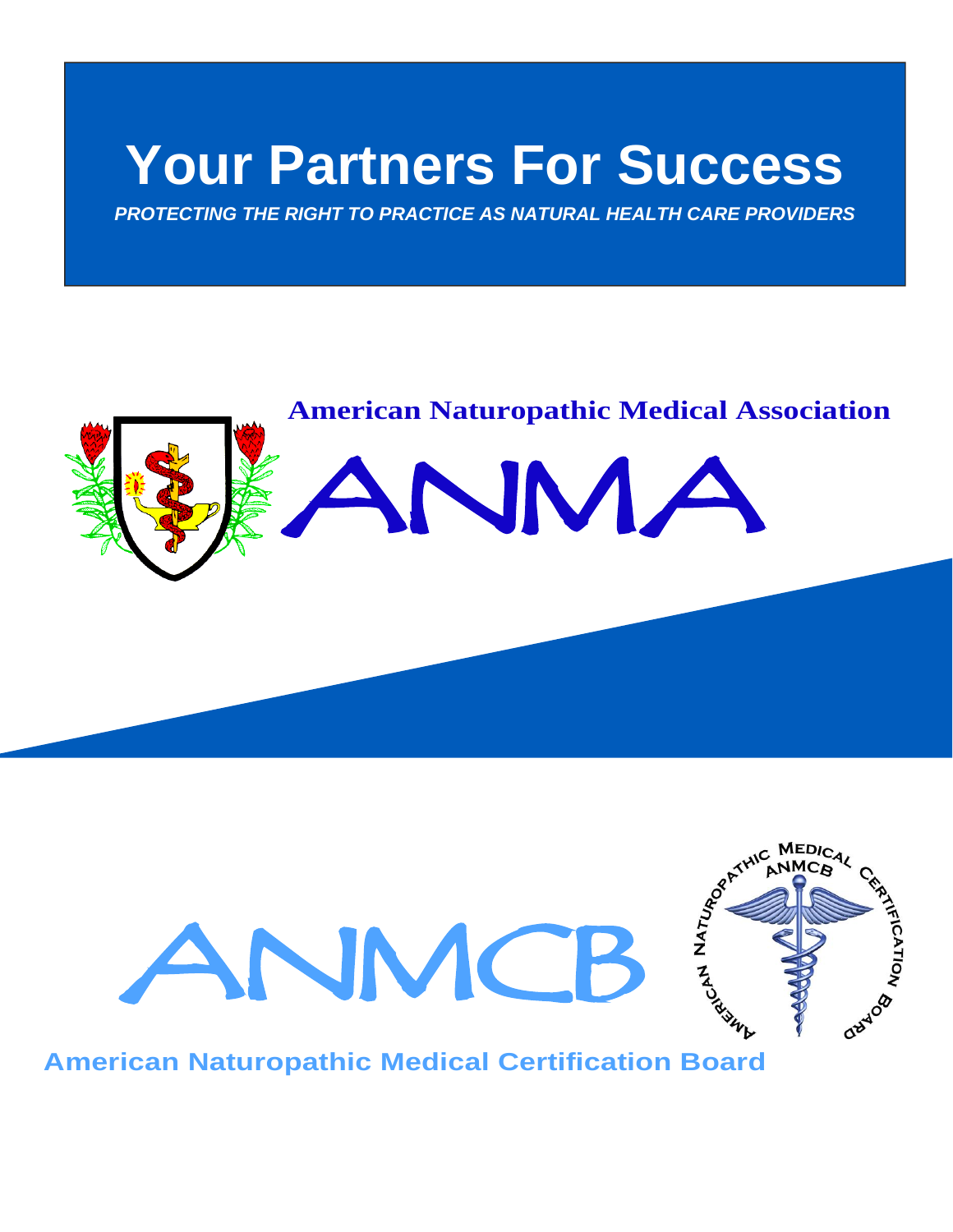## **Your Partners For Success**

#### *PROTECTING THE RIGHT TO PRACTICE AS NATURAL HEALTH CARE PROVIDERS*

Dear Natural Health Care Provider,

The **American Naturopathic Medical Association** (ANMA) is the nation's first and largest Association of Naturopaths. Founded in 1981, ANMA is a nonprofit, scientific, educational, organization, dedicated to exploring new frontiers of mind, body, medicine and health. ANMA has a nondiscriminatory policy, with membership open to individuals with Doctor of Naturopathy, ND or Doctor of Naturopathic Medicine. NMD, as well as other health care fields. Many of our members hold other medical degrees: MD, DO, DDS, OMD, HMD, and DC. All our members have a strong commitment to the philosophy, art and science, of natural therapeutics. They subscribe to the motto "Doctor do no harm".

 For 40 years and with over 4,000 members in the United States, and 14 foreign countries, membership in this organization provides many benefits. First and foremost, ANMA monitors and fights legislation in the United States that would favor special interest groups or prevent you from practicing. ANMA fights for freedom. Your Freedom to practice as well as the public's right to choose. Membership provides JANMA newsletter, annual Convention and Educational Seminar, specialized discounts, and professional support.

The **American Naturopathic Medical Certification Board**, ANMCB, is an independent national certifying organization. ANMCB is not only the first in the field, but also the most respected and experienced national certifying group in natural health! Registered with the Department of Consumer and Regulatory Affairs in Washington, D.C. ANMCB Board Certification serves as a qualitative indicator for gaining consumers' confidence and the validation of other natural health professionals. Becoming Board Certified Benefits, You and Your Business!

Together ANMA and ANMCB fight for Natural Health Care Providers legislative right to practice in the US. ANMCB invites you to become Board Certified AND a member of the ANMA. This includes Membership to the ANMA, ANMCB Board Certification and Admission to the Annual ANMA Convention held in Las Vegas, NV. Attached you will find the applications to start the process.

#### **We look forward to welcoming you!**

DA, MS, ND, PhD

Richard Drucker, MS, ND, PhD William Walters, PhD, BCND ANMA President **ANMCB** Executive Director

Sincerely, Sincerely, Sincerely, Sincerely, Sincerely, Sincerely, Sincerely, Sincerely, Sincerely, Sincerely, Sincerely, Sincerely, Sincerely, Sincerely, Sincerely, Sincerely, Sincerely, Sincerely, Sincerely, Sincerely, Si

William MW Watt

**The American Naturopathic Medical Certification Board (ANMCB) invites you to become Board Certified** *AND* **a Member of the American Naturopathic Medical Association (ANMA) DO YOU KNOW WHO LOOKS OUT FOR YOUR LEGISLATIVE NATURAL HEALTH CARE RIGHT TO PRACTICE?** *Together ANMA and ANMCB fight for Natural Health Care Providers legislative right to practice in the US.*

**As a graduate of an ANMAB Accredited Program, you are eligible to receive a special reduced rate when you submit both applications. To apply for both ANMA and ANMCB the special reduced cost is \$900.00, a \$245 savings!** 

## **THE COMBINED PACKAGE INCLUDES**:

 **Board Certification:** Application and Exam which includes study materials, and a numbered Board Certification Certificate will be issued in your name with all the applicable rights, privileges and responsibilities.

 **Memberships** are included with the American Naturopathic Medical Association (ANMA). The ANMA is the oldest, largest and most active professional Naturopathic membership association. ANMA is very active in protecting your rights to practice with state legislative laws to protect you and the public and also publishes the JANMA Magazine. [\(www.anma.org\)](http://www.anma.org/) **AND Membership** with the Society Of Complementary Alternative And Holistic Practitioners, SCAHP. The SCAHP is dedicated to Advancing and promoting complementary alternative and holistic healthcare practices. [\(www.scahp.org\)](http://www.scahp.org/).

**Admission** to ANMA Annual Convention & Educational Seminar in Las Vegas when taking the ANMCB Exam.

**Complete and Submit Attached Application Packet to Start Your Partnership for Success!**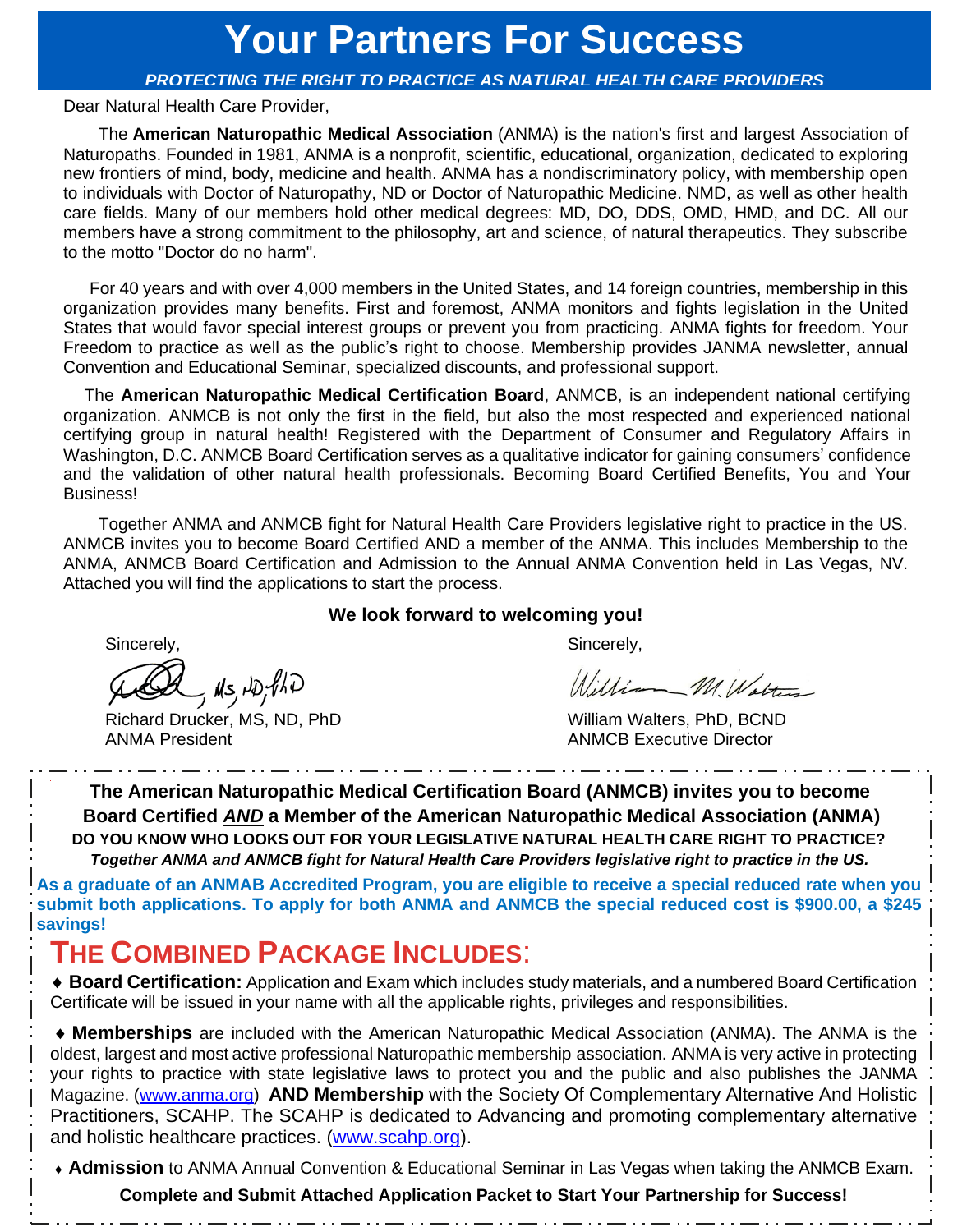# American Naturopathic Medical Association



#### **A N M A HISTORY 1980-Present**

**ANMA Annual Conventions 1980 ANMA 1st Convention Bally Hotel - Las Vegas, NV**

**1990 ANMA 10th Convention Hacienda Hotel-Las Vegas, NV**

**2000-2013 ANMA Conventions Riviera Hotel, Las Vegas, NV**

**2014-2022 ANMA Conventions Westgate Resort, Las Vegas, NV**

**ANMA Incorporated 1983**

> **ANMA Position Papers Adopted 1990**

#### **ANMA Current and Past Presidents**

**Richard Drucker, MS, ND, Ph.D Filippos Diamantis, N.D., Ph.D. Donald C. Hayhurst, Ph.D., N.M.D. Vera Joann Allison, R. N., N.M.D. Joel Wallach, D.V.M., N.D. Steve Nugent, Ph.D., N.M.D. Charles Curtis, D.O., N.M.D. George Schuchard III, D.D.S., N.M.D.**

**1990 – Present**

**ANMA Supports Fair Legislation Promoting Naturopathic Profession**



We encourage all health care professionals and students to ask this question. Because the American Naturopathic Medical Association (ANMA) believes the answers will earn your membership and support.

How does my involvement in ANMA make a difference? Adding your voice to ANMA increases the strength of the largest association of Naturopaths composed of over 4000 Naturopaths. The ANMA creates policy, disseminates relevant information and is your strongest advocate on important issues.

What can the ANMA provide Naturopaths and Health Care Professionals like MD, DC, DO, ND, CNC, RN, DDS, and HHP's?

#### As an ANMA Member you support our meaningful action on:

- Preventing legislation that is harmful or keeps members from practicing
- Protecting the public right to choose naturopathy
- Promoting distance learning education
- Preserving the definition of Naturopathy

Become an active member and add your voice to today's ANMA. The choice is yours. Begin your life long professional relationship with the Association in service of Naturopaths and Naturopathy for over 41 years.

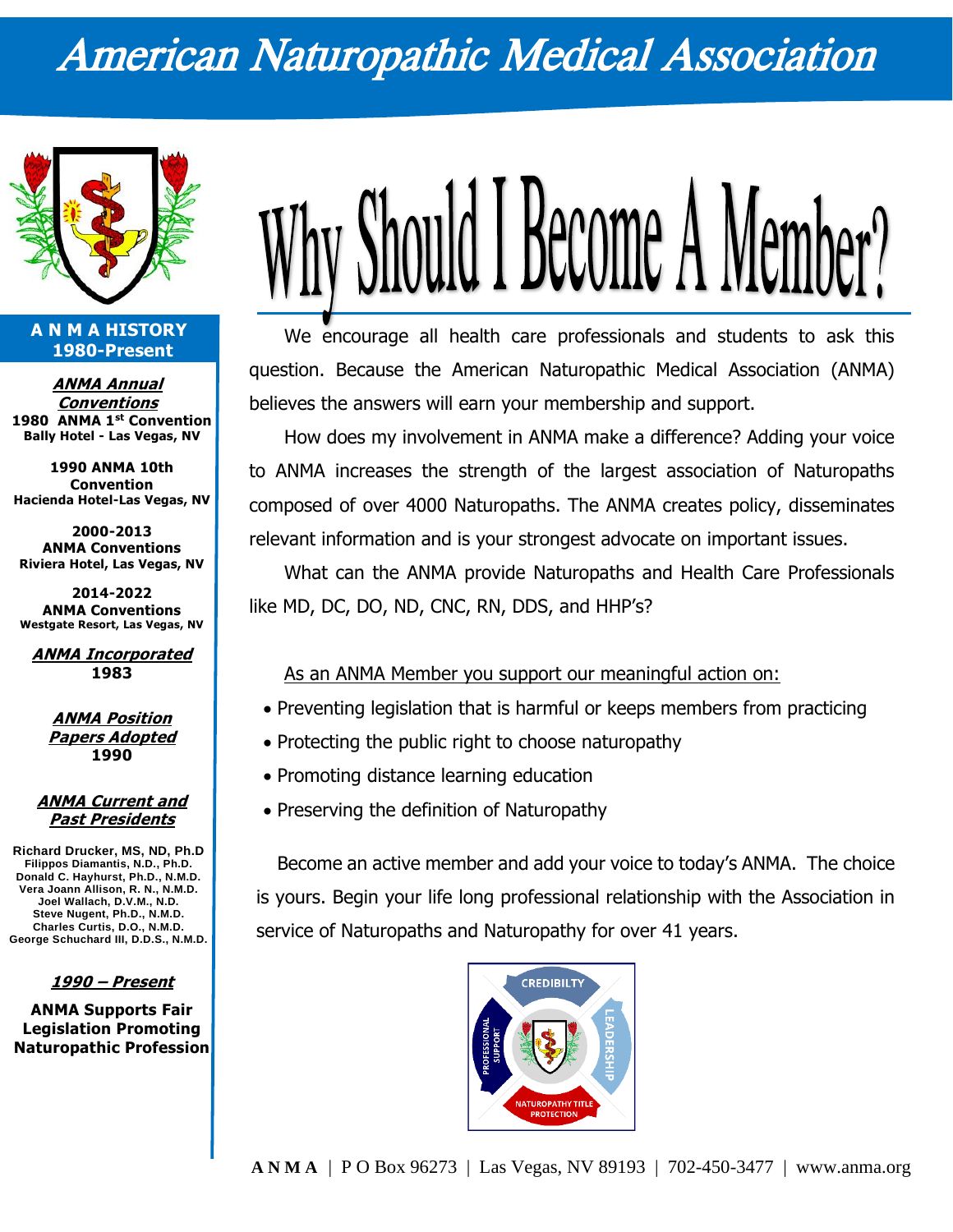

# *American Naturopathic Medical Certification Board*

*COMMISSION ON CERTIFICATION*

Dear Natural Health Care Practitioner,

The American Naturopathic Medical Certification Board, ANMCB, is an independent national certifying organization. ANMCB is not only the first in the field, but also the most respected and experienced national certifying group in natural health! ANMCB Board Certification provides a qualitative indicator for gaining consumers' confidence and the validation of other natural health professionals. Becoming Board Certified Benefits, You and Your Business!

Registered with the Department of Consumer and Regulatory Affairs in Washington, D.C. ANMCB offers certification by recognition according to education and experience. ANMCB is not affiliated with schools and therefore can offer an unbiased evaluation and validation of education to become Board Certified. The mission of ANMCB has been, first and foremost, protection of the health and welfare of the public. ANMCB Certification has provided credibility and integrity to the natural health professions through its establishment of standards and code of ethics over the years. Those who have attained the ANMCB certification have the personal satisfaction of knowing they gained consumer confidence and have reached a recognized and accepted national level of competency. These benefits include recognition by businesses, professional associates, peers, and the public.

Upon approval a certificate bearing the ANMCB seal, and the signatures of the President and Secretary is issued by ANMCB to you. You are encouraged to use the ANMCB Board Certified designation to announce your certification in advertisements, and promotions. Overall, people prefer to visit practitioners that have met the requirements of the American Naturopathic Medical Certification Board.

You will be required to submit 20 continuing education units of natural health care and a \$150.00 renewal fee, annually, to keep your certification current. Continuing education is essential to staying current and effective in natural health care. The Board will accept natural health care related classes, training, seminars, conventions that offer continuing education units.

Please complete the enclosed application and mail it along with requested documents. Board Certification titles that require passing the exam will be provided an ANMCB Study Guide upon receipt of your application. The purpose of this exam is to help consumers evaluate whether a candidate has been appropriately trained and qualified to provide natural health services. Developed by Naturopaths, the exam serves as a review of your natural health program.

Upon approval and/or passing the examination, a numbered certificate will be issued in your name with all the applicable rights, privileges, and responsibilities. If you have any questions, contact us at (702) 914-5770 or you can send Email to information@anmcb.org.

Sincerely, William M. Walter

William Walters, Ph.D., BCND Executive Director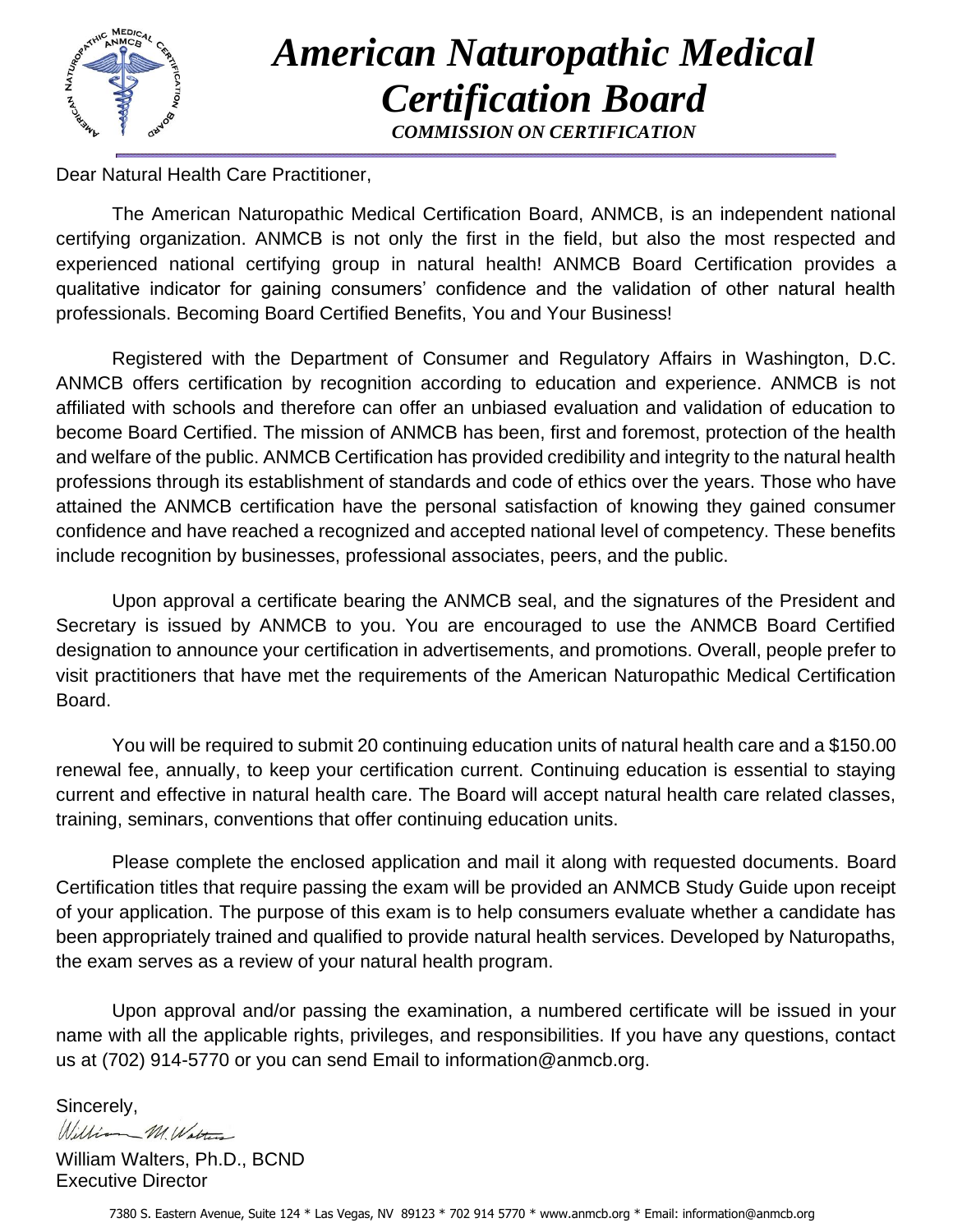## *American Naturopathic Medical Certification Board*

## *ANMCB ELIGIBILITY REQUIREMENTS*

The ANMCB Board reviews each application for approval and grants a Board Certification title that reflects your earned education and experience. The ANMCB offers the following titles of Certification:

- **Board Certified Naturopathic Physician, BCNP**
- **Board Certified Doctor of Integrative Medicine, BCDIM**
- **Board Certified Doctor of Functional Medicine, BCDFM**

Applicants qualified to be designated in these Board Certified titles must meet the following requirements at the time of submitting the application.

- 1. Graduation from an accredited medical program approved by the Board
- 2. Hold a Current State Medical License
- 3. Submission of application, official transcripts and medical license
- 4. Passing the required ANMCB examination administered by the Board.
- 5. Application fee \$695. Annual Renewal requires 20 CEUs and renewal fee of \$150
	- **Board Certified Naturopathic Doctor, BCND**
	- **Board Certified Naturopath, BCN**
	- **Board Certified Traditional Naturopath, BCTN**
	- **Board Certified Doctor of Traditional Naturopathy, BCDTN**
	- **Board Certified Natural Health Practitioner, BCNHP**
	- **Board Certified Doctor of Natural Medicine, BCDNM**
	- **Board Certified Doctor of Holistic Health, BCDHH**
	- **Board Certified in Functional Medicine, BCFM**

Applicants qualified to be designated in these Board Certified Titles must meet the following requirements at the time of submitting the application.

- 1. Graduation from an accredited program approved by the Board
- 2. Submission of application and official transcripts
- 3. Passing the required ANMCB Examination administered by the Board
- 4. Application fee \$695. Annual Renewal requires 20 CEUs and renewal fee of \$150
	- **Board Certified Holistic Health Practitioner, BCHHP**
	- **Board Certified Nutritional Consultant, BCNC**
	- **Board Certified Master Herbalist, BCMH**
	- **Board Certified Health Coach, BCHC**
	- **Board Certified Aromatherapist, BCA**
	- **Board Certified Master Iridologist, BCMI**
	- **Board Certified Holistic Fitness Specialist, BCHFS**
	- **Board Certified Flower Essence Therapist, BCFET**

Applicants qualified to be designated in these Board Certified Titles must meet the following requirements at the time of submitting the application.

- 1. Submission of application and official transcripts
- 2. Graduation from a program approved by the Board and Exam will be waived
- 3. Requested Board Certification Title must reflect education earned
- 4. Application fee \$595. Annual Renewal requires 20 CEUs and renewal fee of \$150

Please complete the ANMCB Application and select the certification title, submit requested documents, two letters of reference, along with payment. The Board requests you to submit your application 30 days prior to the ANMCB Exam date. To maintain the Board Certification, you must renew annually by submitting 20 natural health continuing education units and the renewal fee.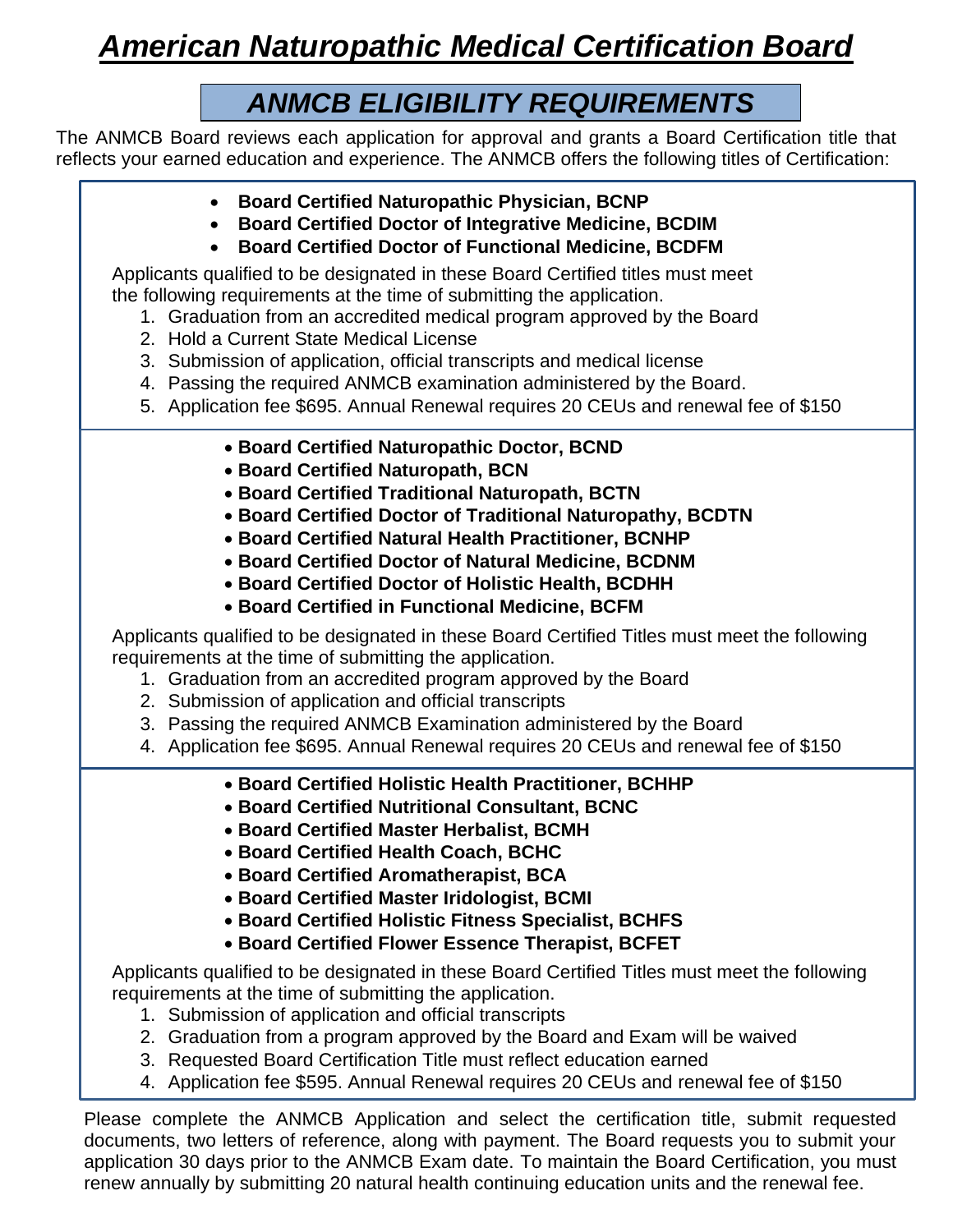## *AMERICAN NATUROPATHIC MEDICAL CERTIFICATION BOARD* **AND**

*AMERICAN NATUROPATHIC MEDICAL ASSOCIATION*

## **MEMBERSHIP AND BOARD CERTIFICATION APPLICATION**

| Full Name:                                                                                                                                                                                                    |                              |         |                                                                         |                                            | Date:                         |            |                        |  |             |           |  |                 |  |
|---------------------------------------------------------------------------------------------------------------------------------------------------------------------------------------------------------------|------------------------------|---------|-------------------------------------------------------------------------|--------------------------------------------|-------------------------------|------------|------------------------|--|-------------|-----------|--|-----------------|--|
|                                                                                                                                                                                                               | <b>Current Home Address:</b> |         |                                                                         |                                            |                               |            |                        |  |             |           |  |                 |  |
| City:                                                                                                                                                                                                         |                              |         | State:                                                                  |                                            | Zip Code:                     |            | Home Phone:            |  |             |           |  |                 |  |
| <b>Business Address:</b>                                                                                                                                                                                      |                              |         |                                                                         |                                            |                               |            |                        |  |             |           |  |                 |  |
| City:                                                                                                                                                                                                         |                              |         | State:                                                                  |                                            | Zip Code:                     |            | <b>Business Phone:</b> |  |             |           |  |                 |  |
|                                                                                                                                                                                                               |                              |         | Which Address Would You Like as Your Mailing Address? Please Check One: |                                            |                               |            |                        |  | $\Box$ HOME | <b>OR</b> |  | $\Box$ BUSINESS |  |
| <b>Email Address:</b>                                                                                                                                                                                         |                              |         |                                                                         |                                            |                               |            |                        |  |             |           |  |                 |  |
| Date of birth:                                                                                                                                                                                                |                              |         |                                                                         | Sex:<br>$\square$ Female<br>$\Box$<br>Male |                               |            |                        |  |             |           |  |                 |  |
| Place of Birth: City                                                                                                                                                                                          |                              |         |                                                                         | <b>State</b><br>Country                    |                               |            |                        |  |             |           |  |                 |  |
| Height:                                                                                                                                                                                                       |                              | Weight: |                                                                         |                                            | Hair Color:                   |            |                        |  | Eye Color:  |           |  |                 |  |
| Citizen Or Legal Resident Of What Country:                                                                                                                                                                    |                              |         |                                                                         |                                            |                               |            |                        |  |             |           |  |                 |  |
|                                                                                                                                                                                                               |                              |         | State or country in which you are practicing or plan to practice:       |                                            |                               |            |                        |  |             |           |  |                 |  |
| Do you have any physical or mental disabilities or afflictions which might affect your ability to function as a<br>Natural Health Care Practitioner? $\Box$ Yes $\Box$ No If Yes, explain on a separate page. |                              |         |                                                                         |                                            |                               |            |                        |  |             |           |  |                 |  |
| Branch:<br>Military experience $\Box$ Yes $\Box$ No Type of discharge:                                                                                                                                        |                              |         |                                                                         |                                            |                               |            |                        |  |             |           |  |                 |  |
| Have you ever been convicted of a Felony? $\Box$ Yes $\Box$ No If Yes, explain on a separate page.                                                                                                            |                              |         |                                                                         |                                            |                               |            |                        |  |             |           |  |                 |  |
| <b>EDUCATION</b><br>Please List Your Education Starting With Your Most Current. Attach Page ONLY If Necessary                                                                                                 |                              |         |                                                                         |                                            |                               |            |                        |  |             |           |  |                 |  |
| College                                                                                                                                                                                                       |                              |         |                                                                         |                                            |                               |            |                        |  |             |           |  |                 |  |
| Name                                                                                                                                                                                                          |                              |         |                                                                         |                                            | Address:                      |            |                        |  |             |           |  |                 |  |
|                                                                                                                                                                                                               |                              |         |                                                                         | Did you                                    |                               | <b>YES</b> | <b>NO</b>              |  |             |           |  |                 |  |
| From:<br>College                                                                                                                                                                                              |                              | To:     |                                                                         |                                            | qraduate?                     | $\Box$     | $\Box$                 |  | Degree(s)   |           |  |                 |  |
| Name                                                                                                                                                                                                          |                              |         |                                                                         |                                            | Address:                      |            |                        |  |             |           |  |                 |  |
|                                                                                                                                                                                                               |                              |         |                                                                         | Did you                                    |                               | <b>YES</b> | <b>NO</b>              |  |             |           |  |                 |  |
| From:                                                                                                                                                                                                         |                              | To:     |                                                                         |                                            | qraduate?                     | $\Box$     | $\Box$                 |  | Degree(s)   |           |  |                 |  |
| College<br>Name                                                                                                                                                                                               |                              |         |                                                                         |                                            | Address:                      |            |                        |  |             |           |  |                 |  |
|                                                                                                                                                                                                               |                              |         |                                                                         | Did you                                    |                               | <b>YES</b> | <b>NO</b>              |  |             |           |  |                 |  |
| From:                                                                                                                                                                                                         |                              | To:     |                                                                         |                                            | graduate?                     |            | $\Box$                 |  | Degree(s)   |           |  |                 |  |
|                                                                                                                                                                                                               |                              |         |                                                                         | <b>INTERNSHIP/RESIDENCY</b>                |                               |            |                        |  |             |           |  |                 |  |
| Location:                                                                                                                                                                                                     |                              |         |                                                                         |                                            |                               |            |                        |  | Date:       |           |  |                 |  |
| Location:                                                                                                                                                                                                     |                              |         |                                                                         |                                            | Date:                         |            |                        |  |             |           |  |                 |  |
| <b>CERTIFICATION OR LICENSE</b><br>List All And Attach Additional Page If Necessary.<br>Please Include A Copy Of All Licenses And Certifications                                                              |                              |         |                                                                         |                                            |                               |            |                        |  |             |           |  |                 |  |
| Type:                                                                                                                                                                                                         |                              | State:  | Number:                                                                 |                                            | Date Issued:<br>Date Expires: |            |                        |  |             |           |  |                 |  |
| Type:                                                                                                                                                                                                         |                              | State:  | Number:                                                                 |                                            | Date Issued:<br>Date Expires: |            |                        |  |             |           |  |                 |  |